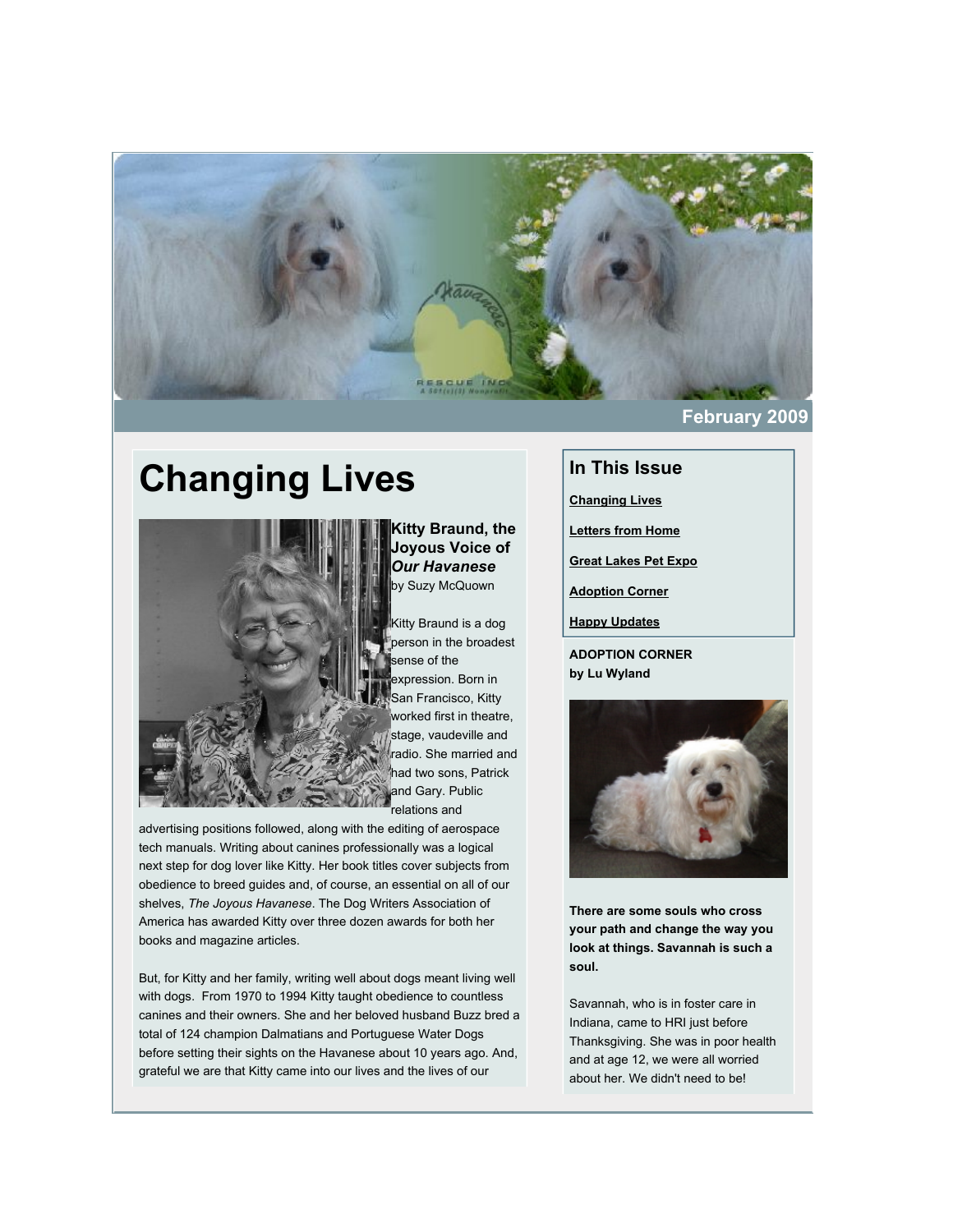beloved breed. With a total of five champions, five obedience and six rally titles, Kitty has made an indelible mark on the Havanese world. As publisher of *Our Havanese*, she brought recognition and attention to the breed and has always been a selfless promoter of Havanese rescue and the plight of these special dogs-our special dogs.

Kitty has recently "retired" into an assisted-living home with two of her Havs. She and her dogs entertain and delight the residents there much the way Kitty, herself, enthralled and entertained us all for so many years. I know that I join with all of HRI in thanking Kitty for her momentous contribution to the Havanese breed and to Havanese Rescue, and in wishing Kitty the happiest and healthiest of retirements.

Kitty is continuing to publish *Our Havanese Magazine*. Her new address is 1501 9th Street South, Apt. 415, Great Falls, MT 59405.

## Letters From Home

by Kathy Hill

Hi Everyone,

I came into HRI as Moose, but my new family changed my name to Moosiepie, or Moosie for short. They said I was too sweet for that other name! I've had advanced



juvenile cataracts since I was two, and now that I am six and I can't see, my old family decided to get a Labradoodle and they didn't want me anymore.

HRI placed me with a nice family with two other dogs, a cat and two boys. It took a few days to learn my way around this new house. I bumped into things a lot so I stayed close to the new lady and she helped guide me, and she asked everyone not to leave things on the floor or move furniture because this made it scarier for me. By the fifth day, I was making my way around all by myself and I even tried to play with Paco, the other Havanese.

They took me to the eye doctor to get surgery to help me see again. After a few appointments, the nice people were very sad and they said I had PRA, so the surgery to remove the cataracts wouldn't help me because I was losing my sight from this other disease. I was

Savannah loves life and jumps in with all four feet.

If you asked Savannah, she'd give "four paws up" for just about everything—playing with other dogs, eating her dinner, getting pets, giving kisses to her favorite people and the other dogs, being around well behaved kids, being bathed and groomed, playing with her favorite toys and perching on the back of the couch to watch the activity of the rest of the household. She sparkles with happiness at all the delights she's found with her foster family. She's a canine optimist!

Savannah had a bladder stone removed and has lost almost all of her teeth. Neither issue seems to bother her now. She eats her dinner just fine (she has a small kibble) and is house trained. She needs a check up every six months to monitor her so she doesn't develop another bladder stone.

Savannah loves companionship and needs a home with, hopefully, at least one other dog and where someone is around much of the time. She was without that personal attention for a long time in her life and is soaking up love from her foster family and enjoying it greatly. Savannah gives it all back ten-fold, says her foster mom. This little gal is a shining example of a loving and completely charming Havanese. The family that is fortunate enough to adopt her will find themselves richer than they can possibly imagine.

To learn more about Savannah, please go [here](http://rs6.net/tn.jsp?et=1102461613880&e=0014i1qPfKYrI0wxuFN_wlgks7-YAyWhabPciqHhXrdEcVXLHcc6YYWYATMZ52qoaIpc41NPgGXoEzV2c0h2Gc9RVFqyH6l51oKgU_XnSOFoBoulqdd9P7xtuoIUCTAf04CUncsNiCwE3v_pUWe884x9QT_rdcf93rTCxjtsRBELaogTluvijKd3_7hpP_REVwYJRX20MUQg5aw5EBCoDWuLgEtoAND5WorGeZvtH6WDKKjRaPXN3_izRY3lVjPzE06SgFv_kgGoSc=)

. An application is available on our website to adopt Savannah or any of our Havanese in foster care.

Happy Updates!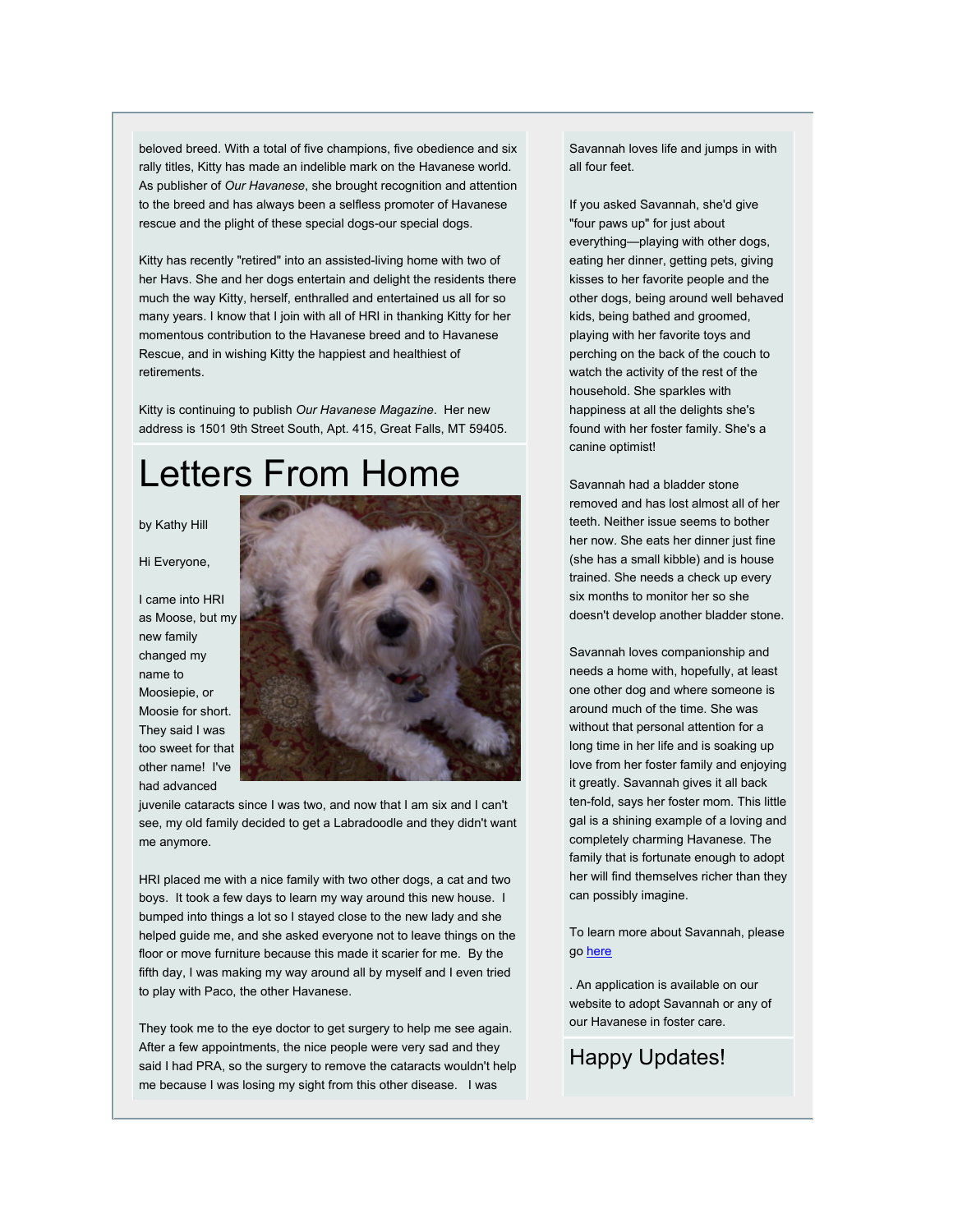kind of sad, too, because I was afraid no one would adopt me now.

After we got home, the nice people told me I could stay with them forever. I'm really happy to have a new family to love me just the way I am! The boys like to walk and pet me, and play tug with me. My mom gives me lots of hugs and kisses, and she tries to keep things off the floor so I don't trip. When my dad takes naps, I always try to be the first one on his lap so I can snuggle up for a nap, too. It took Paco a while to warm up to me because he gets jealous, but now he likes me and plays with Sadie and me all the time. They even changed the way they played games so I could play, too. It's fun here, and I can tell everyone loves me because they make me feel like I can do anything. Mom says she can tell I'm proud of myself because I strut around after I take their toys.

Well, I better go now—the boys want me to go out and play with them. They help guide me so I can run around with Sadie and Paco in the yard. It's their turn to chase me today!

Love, Moosie

# **Great Lakes Pet Expo Has Tails Wagging**

#### by Lu Wyland

Havanese volunteers, both the two-legged and four-legged variety, put in many hours educating the public on Havanese rescue and puppy mills on January 31 at



the Great Lakes Pet Expo held at State Fair Park in Milwaukee, WI. Almost 9,000 visitors came through the doors between 10 a.m. and 6 p.m. that day. If you ask any of the five Havanese who manned (or is it "dogged"?) the booth, they'd say all 8,892 visitors stopped by to pet them!

Charlie, Nicky and Nora—all former rescue dogs, now adopted—and

#### by Lu Wyland

Since our last newsletter, Isabella (listed in October's newsletter), Pepper and CeCe (from November's adoption corner) and Lucy (who was posted in December's adoption corner) have all been adopted! They're happy members of loving families. [Maggie](http://rs6.net/tn.jsp?et=1102461613880&e=0014i1qPfKYrI1YSzFCqNk8PGHqrLnfkKUbbWhfQYPlBKRMs1HwiXL5WdJPGkGQaf8XoBWZDMM2PlU9BveEQCWl3IQHoyNdcJzAYuX4GGyFOS2dWkSVO3rorbqddBb7X21KQ7ELa0jbughhFIXclQQhRU_gU1PTmCMLesqEnC3pXIQJ2jEMHzRdNHl1rNsMGKLM3_WDg0llkp7xF6N2f1jDG7o3uy3zt6OuJeZBuO1aRNw3uLeOF8ZdqH1TNCxQGQwZaIJz1_s-rok=)

, posted in January, is still looking for her forever home.

# **Donations**

#### Everyone hears about the

economy...few stop to think about what it means to pets. Pet relinquishment is increasing rapidly. Please help when you can.



### **Newsletter Staff**

Editor - Paula Perlmutter Production Coordinator - Lori Brostrom Copywriters - Lu Wyland, Suzy McQuown Graphics/Production - Michelle Burke Proofreaders - Lu Wyland, Suzy McQuown, Charlene Renslow

**Havanese Rescue Inc** PO Box 126 Peconic, New York 11958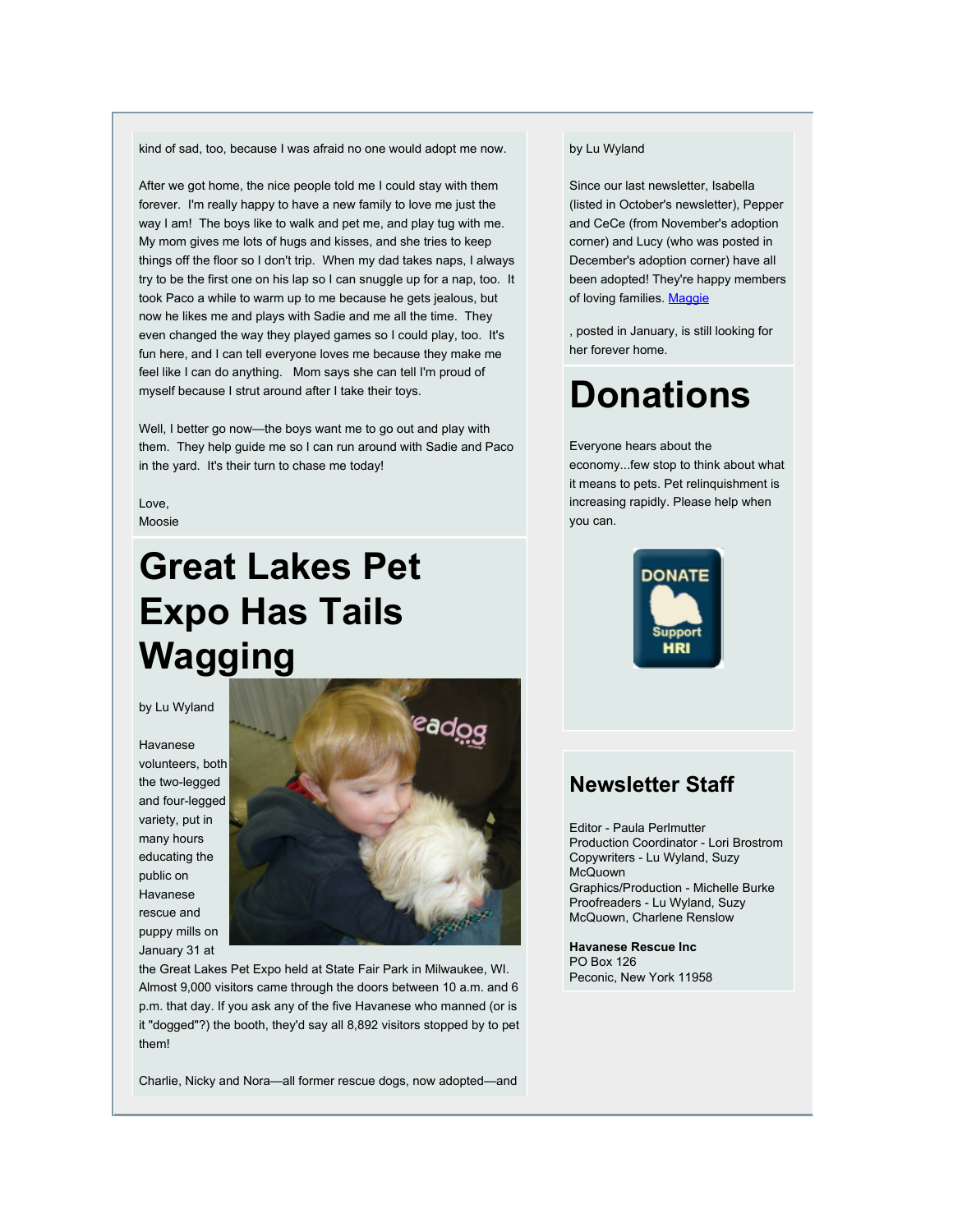Frank and Beans, veteran Havanese volunteers, greeted the public with tails wagging. Numerous visitors suggested we have a kissing booth next year based on their experience stopping by to talk with us! Maybe we'll give it a try. Both Charlie and Nicky are quick to dole out kisses for little more than some attention and a sideways glance. If they could raise some funds for the many Havanese coming into rescue, it would be great!

HRI is trying to do more in exposing our dogs and our rescue efforts to the public. The benefit to HRI is great. We gain both donations and volunteers, as well as applicants interested in adoption, when we have a booth at pet expos or festivals.

Every volunteer from HRI, whether two-legged or four, went home tired but satisfied after a day well spent.

CONTACT INFORMATION **CONTACT INFORMATION - Do not "reply" to this newsletter. Choose an appropriate contact below.** Click [here](http://rs6.net/tn.jsp?et=1102461613880&e=0014i1qPfKYrI07SrZcvkPTCJoNyys-wWUhZUwpUK_cChaV723oNfwIGOEhF2GdqSYeL1P64-LcU4HtDEnL2N9VWgv7wPr0BEgmZ-I0Vu1s27wLFjiqkNtST8BTLGBwbr6R7eST7wUCLgo=)

to request assistance for a [dog needing rescue](http://rs6.net/tn.jsp?et=1102461613880&e=0014i1qPfKYrI07SrZcvkPTCJoNyys-wWUhZUwpUK_cChaV723oNfwIGOEhF2GdqSYeL1P64-LcU4HtDEnL2N9VWgv7wPr0BEgmZ-I0Vu1s27wLFjiqkNtST8BTLGBwbr6R7eST7wUCLgo=)

Click [here](http://rs6.net/tn.jsp?et=1102461613880&e=0014i1qPfKYrI0e5fa4GXfQzgtyDyjT56CtwqIRJVwbq32CZK5scp4X2nig7FRWSJPv_nMVPkSLlrobTozRx3zTQJUOmnqQDRLgCztsr3U_Ro8T17M_2eJsnC0sYATcztiIJXb0pW84PGw=)

.

'n

to complete an adoption application. Click [here](http://rs6.net/tn.jsp?et=1102461613880&e=0014i1qPfKYrI2A1j_pz9t37_Zo9qRr3DutjySTTDLLBLK7Xrq_FZf03_mcCldhbeaixZJU5HRtFBH9thi-FOJrRP_X9JEzO8CGOmAcfR0tw8qq0fMdEJD70w4l89_Ws4DVFzl5fkcRggtpCNRYzUi72E_pn-c-KjRjxnmkmZQnxuvKLM5Rdz3okAOT4xLEXOMZ)

to volunteer with Havanese Rescue Inc. Click [here](http://rs6.net/tn.jsp?et=1102461613880&e=0014i1qPfKYrI3H4ht66UeRzK1igntw537bNFLJE77w8Mv3GdkCIZZvCvQ0D8RPh9PpNej5bWvHE5hvqmKpbFUUQ-Z9vSwtXgzUTmhlzeqmsgSZTTvZJ52kY6_Xl42DRs4VIMoWLnmokGfzNXi1BV-ug5_2XrXX--uQKZoiF7jBjgLGqKCRYofLeJkqliytYAUBFXolMBJlzoV3TENxZ5WSOpx3LI_E8C9P)

if you have a question, or a suggestion for this newsletter. Click below to **check the status** of your **previously submitted**: [volunteer application](http://rs6.net/tn.jsp?et=1102461613880&e=0014i1qPfKYrI0NiXumKGHLB22IT6YB7pzOjrTwP5F1OOzITkfVk6rOfQ9nWcOnfgIEdSg9wSfuKR9YUxoMDTYfIXFJO_G4sSxuu-vf8B4OTyPDQl6SUkB5HHPO5N9zzWNNXkPY95CovEiDGEch8MR2CuxfifE8RINkRI70GVIfobgnETjRddjF6MsaT1CYNQTiFSrQBdkcVOp1pnbIvZzhQyHt-tdCUDQDGbasjZnGqeIRTzRCSLUHtppDkKP2a2vRNulpHmSleCnHMKJJ0Yd9OV-hauUC_ZP8iSCQPsjV24ji41ERFGxmQg==)

H.

[adoption application](http://rs6.net/tn.jsp?et=1102461613880&e=0014i1qPfKYrI1kDTrx6ZFhTt6fwcfvC1sBv7lYSkB9st8dbFS2EeD_HTmCuAy8R3y0EwqbGA8zwIXP8je8wrLyOFwtouNef8YAWpGZnhFFpncQFyErBCoPPuobmhWHLMSaOX_UGmX0Nqo=)